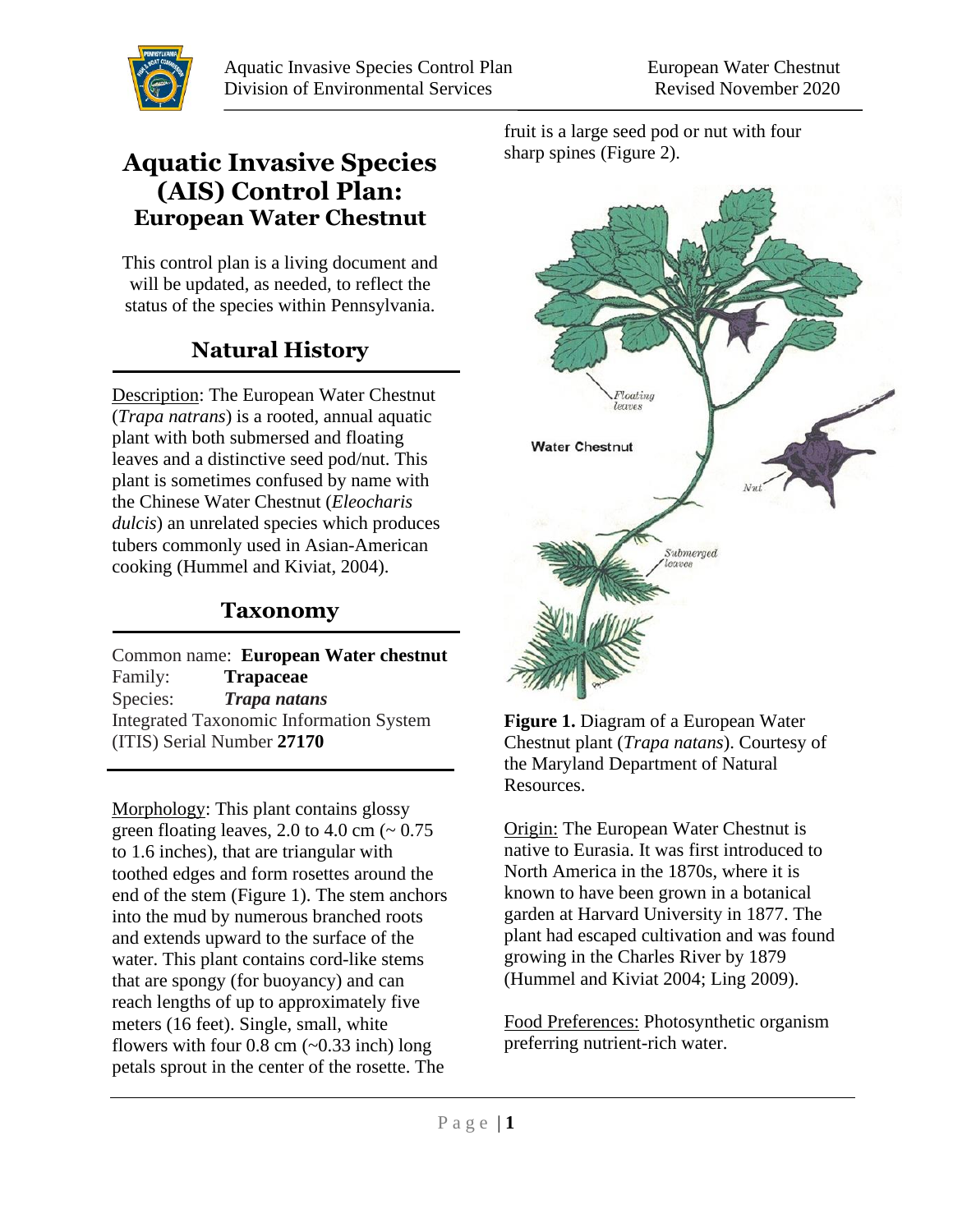



**Figure 2.** European Water Chestnut seed pods. Courtesy of Michigan State University.

Reproduction: Seeds germinate in the spring with each seed producing 10 to 15 rosettes and each rosette capable of producing up to 20 seeds. The plants begin to produce hard, nut-like seeds in mid-summer with the seeds ripening in approximately a month. Overwintering of populations is accomplished when the mature, greenish brown seeds sink to the bottom where they can remain viable in the sediment for up to 12 years. The plant spreads either by the rosettes detaching from their stems and floating to another area, or by the seed pods being swept by currents or waves to other parts of the lake or river (O'Neill 2006).

Notable Characteristics: Mature seeds are very hard, with sharp points easily capable of piercing light footwear (Hummel and Kiviat 2004).

Historic Vectors: Escape from horticultural collections, sold as ornamental plant, escape from the aquarium trade, and hitchhiker in ballast water.

Current Pathways/Vectors: Seed dispersal by animals, human dispersal via the ornamental plant trade, escapes from ornamental ponds, or hitchhiker on recreational equipment (Hummel and Kiviat 2004; Eyres 2009).



**Figure 3.** European Water Chestnut bed. Courtesy of Michigan State University.

Preferred Habitat: European Water Chestnut grows best in shallow (less than five meters deep), nutrient-rich lakes and slow-moving streams and rivers with soft muddy bottoms (Figure 3). It is generally found in waters with a pH range of 6.7 to 8.2 and alkalinity of 12 to 128 mg/L of calcium carbonate (Ling 2009). It is tolerant of slightly brackish waters (Hummel and Kiviat 2004).

# **Distribution and Status**

Distribution: While established in the northeastern United States since the late 1800's, European Water Chestnut continues to spread within portions of the United States, particularly in New England and the Mid-Atlantic Region (Figure 3). Water chestnut can now be found in Connecticut, Maryland, Massachusetts, New York, Pennsylvania, Vermont and Virginia and in the Canadian Province of Quebec (Ling 2009).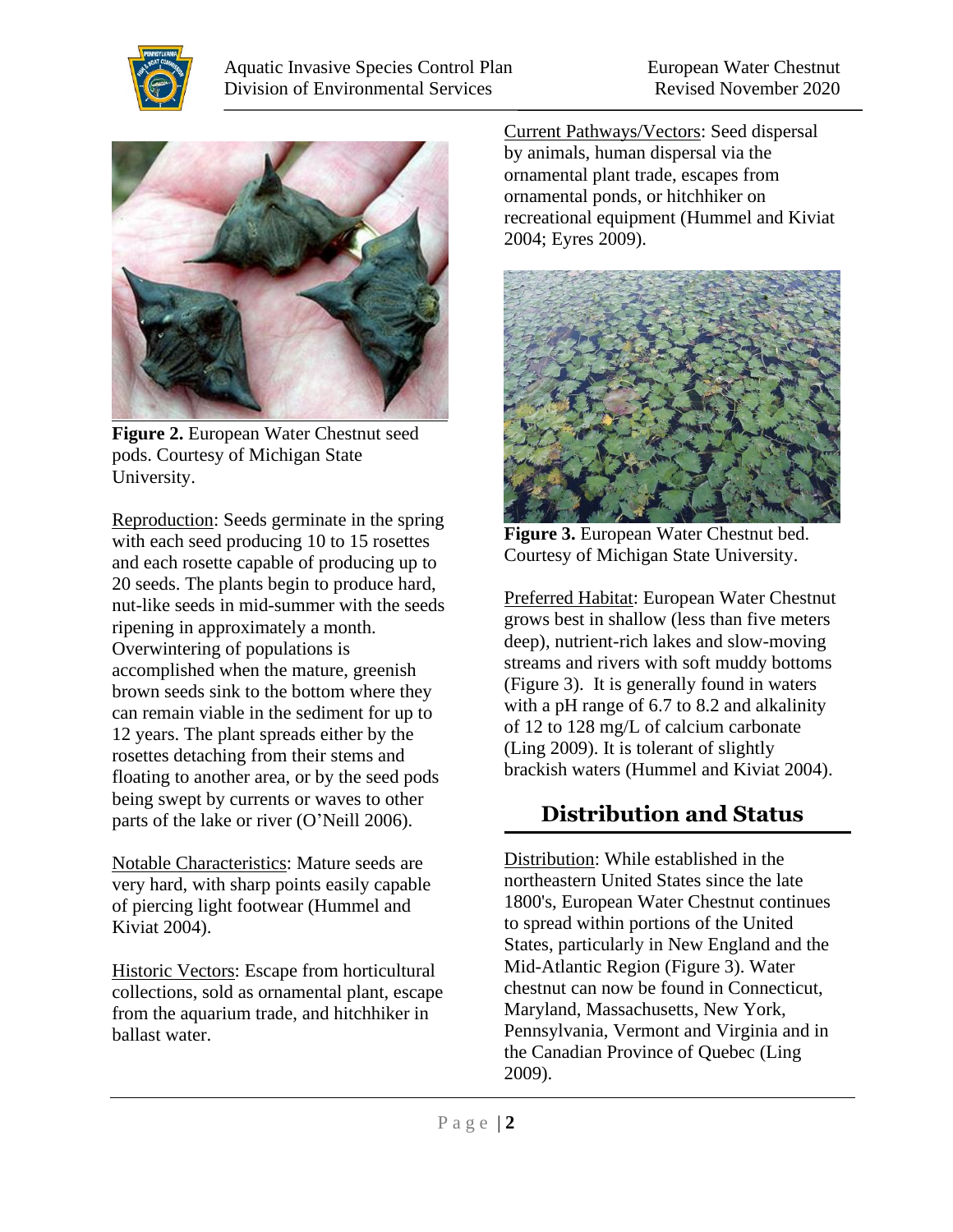





Within Pennsylvania, European Water Chestnut has been reported in at least 11 counties (Figure 4). Infestations are concentrated primarily in the southeast, with numerous records from waterways, lakes, and ponds in Bucks and Montgomery counties. Other records from the southeast include isolated records in Berks, Chester, and Northampton counties. Isolated records of European Water Chestnut are known from Luzerne, Pike, Susquehanna and Wayne counties in northeastern Pennsylvania. In the southwest, records are known from several locations in Warren County and from a single site in Mercer County.

Pennsylvania Legal Status: As of November 2020, European Water Chestnut is presently not regulated in 58 Pa. Code §71.6 and §73.1. However, Water Chestnut is presently regulated as a Class A Noxious Weed under Pennsylvania 2017 Act 46.



**Figure 4**. County-level distribution of European Water Chestnut in Pennsylvania (November 2020).

## **Threats**

Water chestnut out-competes native plants for sunlight and is a fierce competitor in shallow waters with soft, muddy bottoms (Hummel and Kiviat 2004). This aggressive species is a prolific reproducer. One acre of water chestnut can produce enough seeds to cover 100 acres the following year (Maryland Sea Grant 2009). Dense mats of European Water Chestnut contribute to low levels of dissolved oxygen in aquatic ecosystems, which can be harmful to aquatic life (Hummel and Kiviat 2004). European Water Chestnut is considered of little value to most native wildlife (Hummel and Kiviat 2004; O'Neill 2006).

Water chestnut infestations can create major issues for boating and other aquatic recreation. The dense mats make navigation difficult, while the spiked seeds, capable of puncturing shoe leather, are a danger to bathers and beach users (Hummel and Kiviat 2004). When the plant occupies a site, most recreational activities such as swimming, fishing from the shoreline, and the use of small boats are eliminated or severely impeded (Ling 2009).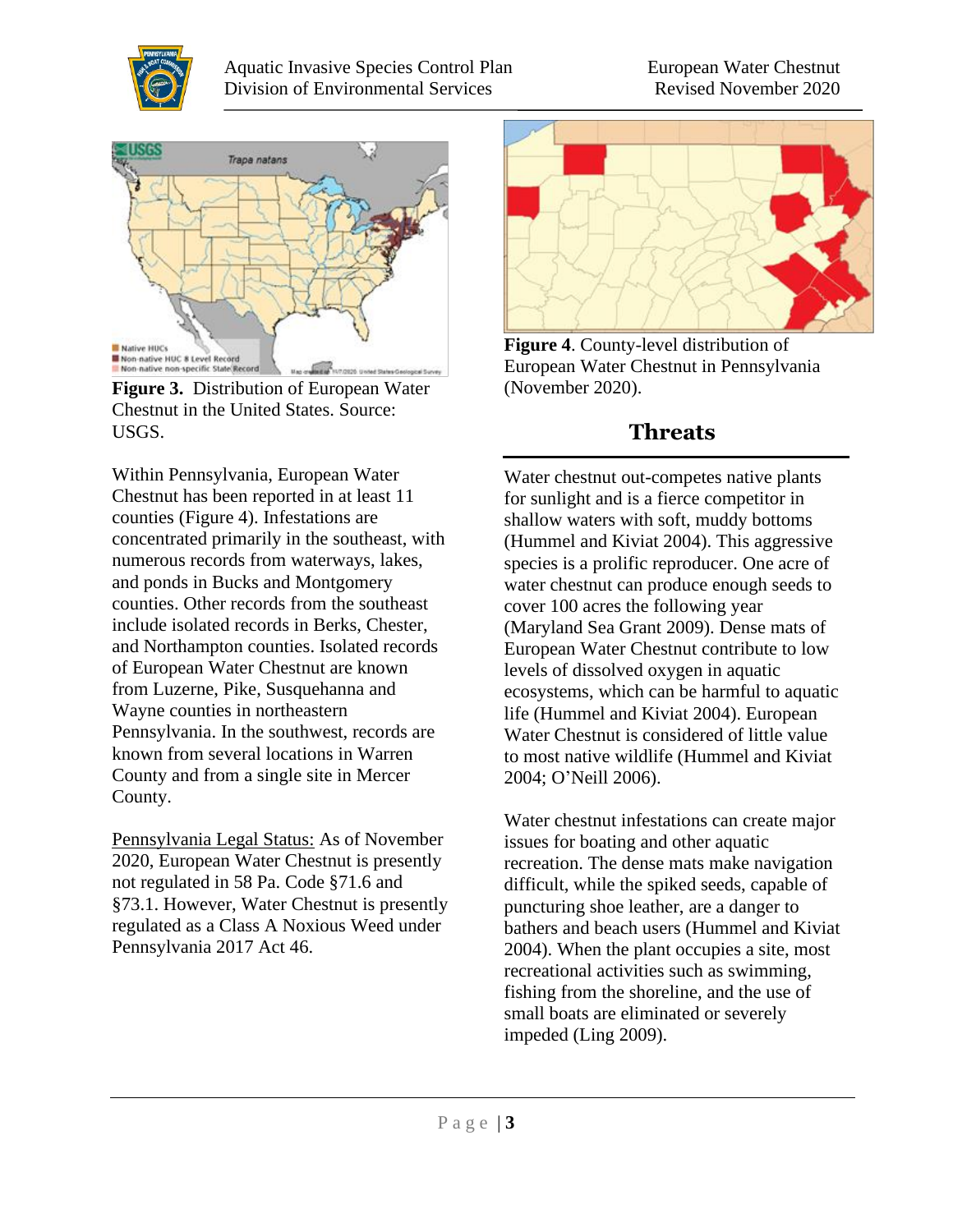

### **Management**

Management Goals: European Water Chestnut presently has limited (i.e., concentrated largely in the south and northeast), but expanding, distribution in Pennsylvania. Therefore, the primary management goal is to contain or eradicate infestations.

#### Containment and Prevention Actions:

- Coordinate with Pennsylvania state agencies, watershed associations, and volunteer groups to locate infestations.
- Initiate a public education effort to acquaint the populace with the threat of and measures to prevent the spread of European Water Chestnut.
- Consider installing specific signage and/or boat/gear cleaning equipment at high-use public access points within infested waters.
- Evaluate inclusion of European Water Chestnut on the invasive species lists in 58 Pa. Code §71.6 and §73.1.
- Encourage the incident reporting of aquatic invasive/nuisance species such as European Water Chestnut within Pennsylvania. Online reporting can now be conducted at the following PFBC web site:

<https://pfbc.pa.gov/forms/reportAIS.htm> as well as PA iMapInvasives at: <https://www.paimapinvasives.org/> and at the national level, USGS Nonindigenous Aquatic Species website: [https://nas.er.usgs.gov/SightingReport.as](https://nas.er.usgs.gov/SightingReport.aspx) [px](https://nas.er.usgs.gov/SightingReport.aspx)

- Keep informed with research concerning the use of biological/chemical controls.
- Monitor water chestnut infected waters and inventory nearby or suspected waters.
- Monitor infected waters that have been exposed to eradication procedures for a minimum of 15 years.

#### Rapid Response Options:

- Consider and encourage eradication efforts in localized, new invasions
- European Water Chestnut infestations should be eradicated before seed release in early summer. Each infestation will need to be assessed for removal options that may include hand pulling by boat, the use of mechanical harvesters, and/or chemical eradication with the herbicide 2,4-dicholorophenoxy acetic acid (Hummel and Kiviat 2004). Due to the fact seeds may persist in sediments for a number of years, all of the above control methods typically must be repeated yearly over a long-term period to successfully control infestations. Additionally, combinations of hand pulling and/or mechanical harvesting are typically coupled with herbicide treatments for effective management. Grass Carp have been used as a biological control with limited success (Hummel and Kiviat 2004).

### **References**

Eyres, W. 2009. Water Chestnut (*Trapa natans L*.) Infestation in the Susquehanna River Watershed: